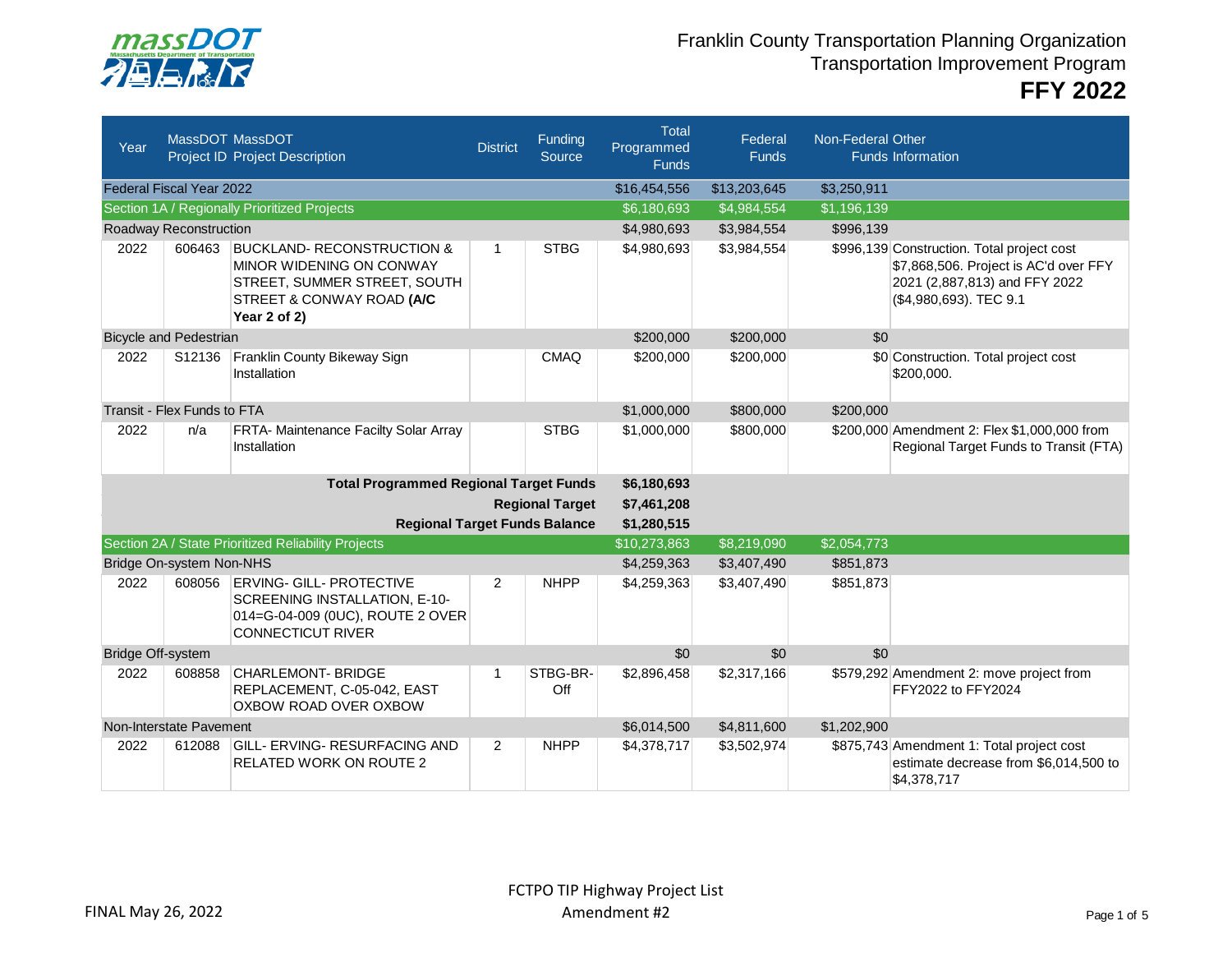

## Franklin County Transportation Planning Organization Transportation Improvement Program **FFY 2023**

| Year                     |                                      | MassDOT MassDOT<br>Project ID Project Description                                                                                                                                | <b>District</b> | Funding<br>Source      | <b>Total</b><br>Programmed<br><b>Funds</b> | Federal<br><b>Funds</b> | Non-Federal Other | <b>Funds Information</b>                                                                                                                             |
|--------------------------|--------------------------------------|----------------------------------------------------------------------------------------------------------------------------------------------------------------------------------|-----------------|------------------------|--------------------------------------------|-------------------------|-------------------|------------------------------------------------------------------------------------------------------------------------------------------------------|
|                          | Federal Fiscal Year 2023             |                                                                                                                                                                                  |                 |                        | \$10,795,266                               | \$8,890,311             | \$1,904,955       |                                                                                                                                                      |
|                          |                                      | Section 1A / Regionally Prioritized Projects                                                                                                                                     |                 |                        | \$6,443,474                                | \$5,408,878             | \$1,034,596       |                                                                                                                                                      |
|                          | Roadway Reconstruction               |                                                                                                                                                                                  |                 |                        | \$3,402,488                                | \$2,721,990             | \$680,498         |                                                                                                                                                      |
| 2023                     | 603371                               | ORANGE- RECONSTRUCTION OF<br>NORTH MAIN STREET, FROM<br><b>SCHOOL STREET TO LINCOLN</b><br>AVENUE (0.4 MILES) INCL<br>RELOCATION OF FALL HILL BROOK<br>CULVERT (A/C Year 1 of 2) | $\overline{2}$  | <b>STBG</b>            | \$3,402,488                                | \$2,721,990             |                   | \$680,498 Construction. Total project cost<br>\$7,993,737. Project is AC'd between<br>FFY 2023 (\$3,402,488) and FFY 2024<br>(\$4,591,249). TEC 10.3 |
|                          | Intersection Improvements            |                                                                                                                                                                                  |                 |                        | \$2,540,986                                | \$2,286,887             | \$254,099         |                                                                                                                                                      |
| 2023                     | 608414                               | <b>GREENFIELD- INTERSECTION</b><br><b>IMPROVEMENTS AT TWO</b><br>LOCATIONS, ROUTE 2 AND<br>COLRAIN ROAD & ROUTE 2 AND<br><b>BIG Y ENTRANCE</b>                                   | $\overline{2}$  | <b>HSIP</b>            | \$2,540,986                                | \$2,286,887             |                   | \$254,099 Construction. Total project cost<br>\$2,540,986. TEC 9.2                                                                                   |
|                          | Roadway Improvements                 |                                                                                                                                                                                  |                 |                        | \$500,000                                  | \$400,000               | \$100,000         |                                                                                                                                                      |
| 2023                     | S12137                               | Franklin County<br><b>EV Charging Stations</b>                                                                                                                                   | Multiple        | <b>STBG</b>            | \$500,000                                  | \$400,000               |                   | \$100,000 Total project cost \$500,000                                                                                                               |
|                          |                                      | <b>Total Programmed Regional Target Funds</b>                                                                                                                                    |                 |                        | \$6,443,474                                | \$4,144,554             | \$1,036,139       |                                                                                                                                                      |
|                          |                                      |                                                                                                                                                                                  |                 | <b>Regional Target</b> | \$6,443,474                                |                         |                   |                                                                                                                                                      |
|                          |                                      | <b>Regional Target Funds Balance</b>                                                                                                                                             |                 |                        | \$0                                        |                         |                   |                                                                                                                                                      |
|                          |                                      | Section 2A / State Prioritized Reliability Projects                                                                                                                              |                 |                        | \$4,351,792                                | \$3,481,434             | \$870,358         |                                                                                                                                                      |
|                          | <b>Bridge Systematic Maintenance</b> |                                                                                                                                                                                  |                 |                        | \$502,860                                  | \$402,288               | \$100,572         |                                                                                                                                                      |
| 2023                     | 608649                               | <b>COLRAIN- BRIDGE DECK</b><br>PRESERVATION, C-18-010 & C-18-<br>012, ROUTE 112 OVER THE NORTH<br><b>RIVER</b>                                                                   |                 | <b>NHPP</b>            | \$502,860                                  | \$402,288               | \$100,572         |                                                                                                                                                      |
| Bridge On-system Non-NHS |                                      |                                                                                                                                                                                  |                 |                        | \$3,848,932                                | \$3,079,146             | \$769,786         |                                                                                                                                                      |
| 2023                     | 609082                               | CONWAY- BRIDGE REPLACEMENT,<br>C-20-004, NORTH POLAND ROAD<br><b>OVER POLAND BROOK</b>                                                                                           |                 | <b>STBG</b>            | \$3,848,932                                | \$3,079,146             | \$769,786         |                                                                                                                                                      |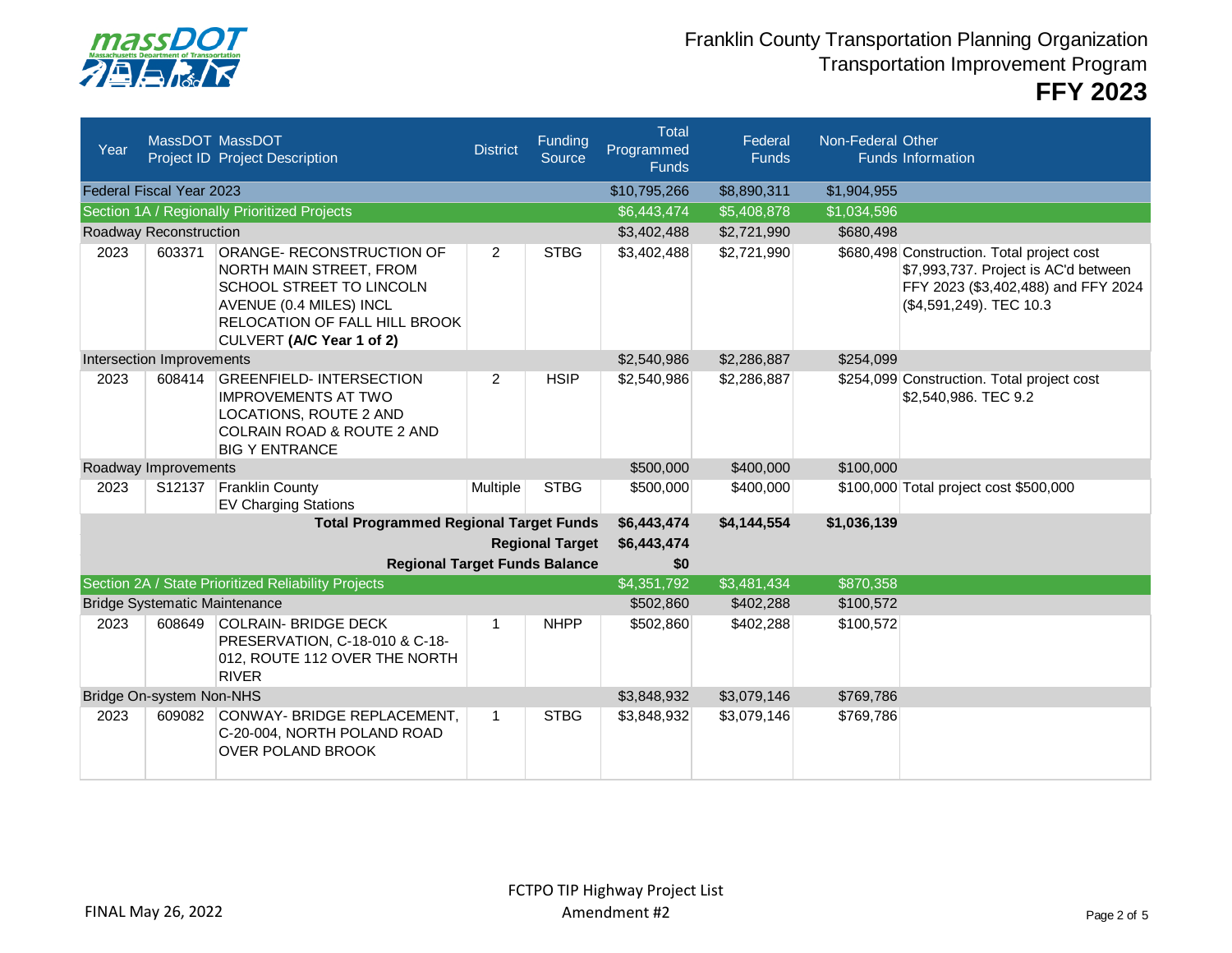

## Franklin County Transportation Planning Organization Transportation Improvement Program

## **FFY 2024**

| Year                                                |                                 | MassDOT MassDOT<br><b>Project ID Project Description</b>                                                                                                                 | <b>District</b> | <b>Funding</b><br>Source     | <b>Total</b><br>Programmed<br><b>Funds</b> | Federal<br><b>Funds</b> | Non-Federal Other | <b>Funds Information</b>                                                                                                                             |
|-----------------------------------------------------|---------------------------------|--------------------------------------------------------------------------------------------------------------------------------------------------------------------------|-----------------|------------------------------|--------------------------------------------|-------------------------|-------------------|------------------------------------------------------------------------------------------------------------------------------------------------------|
|                                                     | <b>Federal Fiscal Year 2024</b> |                                                                                                                                                                          |                 |                              | \$26,916,607                               | \$21,533,286            | \$5,383,321       |                                                                                                                                                      |
|                                                     |                                 | Section 1A / Regionally Prioritized Projects                                                                                                                             |                 |                              | \$4,591,249                                | \$3,672,999             | \$918,250         |                                                                                                                                                      |
|                                                     | Roadway Reconstruction          |                                                                                                                                                                          |                 |                              | \$4,591,249                                | \$3,672,999             | \$918,250         |                                                                                                                                                      |
| 2024                                                | 603371                          | ORANGE-RECONSTRUCTION OF<br>NORTH MAIN STREET, FROM<br>SCHOOL STREET TO LINCOLN<br>AVENUE (0.4 MILES) INCL<br>RELOCATION OF FALL HILL<br>BROOK CULVERT (A/C Year 2 of 2) | $\overline{2}$  | <b>STBG</b>                  | \$4,591,249                                | \$3,672,999             |                   | \$918,250 Construction. Total project cost<br>\$7,993,737. Project is AC'd between<br>FFY 2023 (\$3,402,488) and FFY<br>2024 (\$4,591,249). TEC 10.3 |
|                                                     |                                 | <b>Total Programmed Regional Target Funds</b>                                                                                                                            |                 |                              | \$4,591,249                                | \$3,672,999             | \$918,250         |                                                                                                                                                      |
|                                                     |                                 |                                                                                                                                                                          |                 | <b>Regional Target Funds</b> | \$6,527,927                                |                         |                   |                                                                                                                                                      |
|                                                     |                                 |                                                                                                                                                                          |                 | <b>Target Funds Balance</b>  | \$1,936,678                                |                         |                   |                                                                                                                                                      |
| Section 2A / State Prioritized Reliability Projects |                                 |                                                                                                                                                                          |                 |                              | \$22,325,358                               | \$17,860,286            | \$4,465,072       |                                                                                                                                                      |
| Bridge Off-system                                   |                                 |                                                                                                                                                                          |                 | \$15,319,333                 | \$12,255,466                               | \$3,063,867             |                   |                                                                                                                                                      |
| 2024                                                | 602319                          | NORTHFIELD-BRIDGE<br>REPLACEMENT, N-22-010, BIRNAM<br>ROAD OVER MILL BROOK                                                                                               | $\overline{2}$  | STBG-BR-<br>Off              | \$4,396,776                                | \$3,517,421             | \$879,355         |                                                                                                                                                      |
| 2024                                                | 608849                          | LEVERETT-BRIDGE<br>REPLACEMENT, L-09-003,<br>MILLERS ROAD OVER ROARING                                                                                                   | $\overline{2}$  | STBG-BR-<br>Off              | \$3,191,829                                | \$2,553,463             | \$638,366         |                                                                                                                                                      |
| 2022                                                | 608858                          | <b>CHARLEMONT-BRIDGE</b><br>REPLACEMENT, C-05-042, EAST<br><b>OXBOW ROAD OVER OXBOW</b><br><b>BROOK</b>                                                                  | $\overline{1}$  | STBG-BR-<br>Off              | \$2,896,458                                | \$2,317,166             |                   | \$579,292 Amendment 2: move project from<br><b>FFY2022 to FFY2024</b>                                                                                |
| 2024                                                | 608855                          | ROWE- BRIDGE REPLACEMENT, R-<br>10-008, CYRUS STAGE ROAD<br><b>OVER POTTER BROOK</b>                                                                                     | $\mathbf{1}$    | STBG-BR-<br>Off              | \$2,013,094                                | \$1,610,475             | \$402,619         |                                                                                                                                                      |
| 2024                                                | 609427                          | <b>MONTAGUE-BRIDGE</b><br>REPLACEMENT, M-28-026, SOUTH<br><b>STREET OVER SAWMILL RIVER</b>                                                                               | $\overline{2}$  | STBG-BR-<br>Off              | \$2,821,176                                | \$2,256,941             | \$564,235         |                                                                                                                                                      |
|                                                     | Non-Interstate Pavement         |                                                                                                                                                                          |                 |                              | \$7,006,025                                | \$5,604,820             | \$1,401,205       |                                                                                                                                                      |
| 2024                                                | 609398                          | <b>ERVING- RESURFACING AND</b><br><b>RELATED WORK ON ROUTE 2</b>                                                                                                         | $\overline{2}$  | <b>NHPP</b>                  | \$7,006,025                                | \$5,604,820             | \$1,401,205       |                                                                                                                                                      |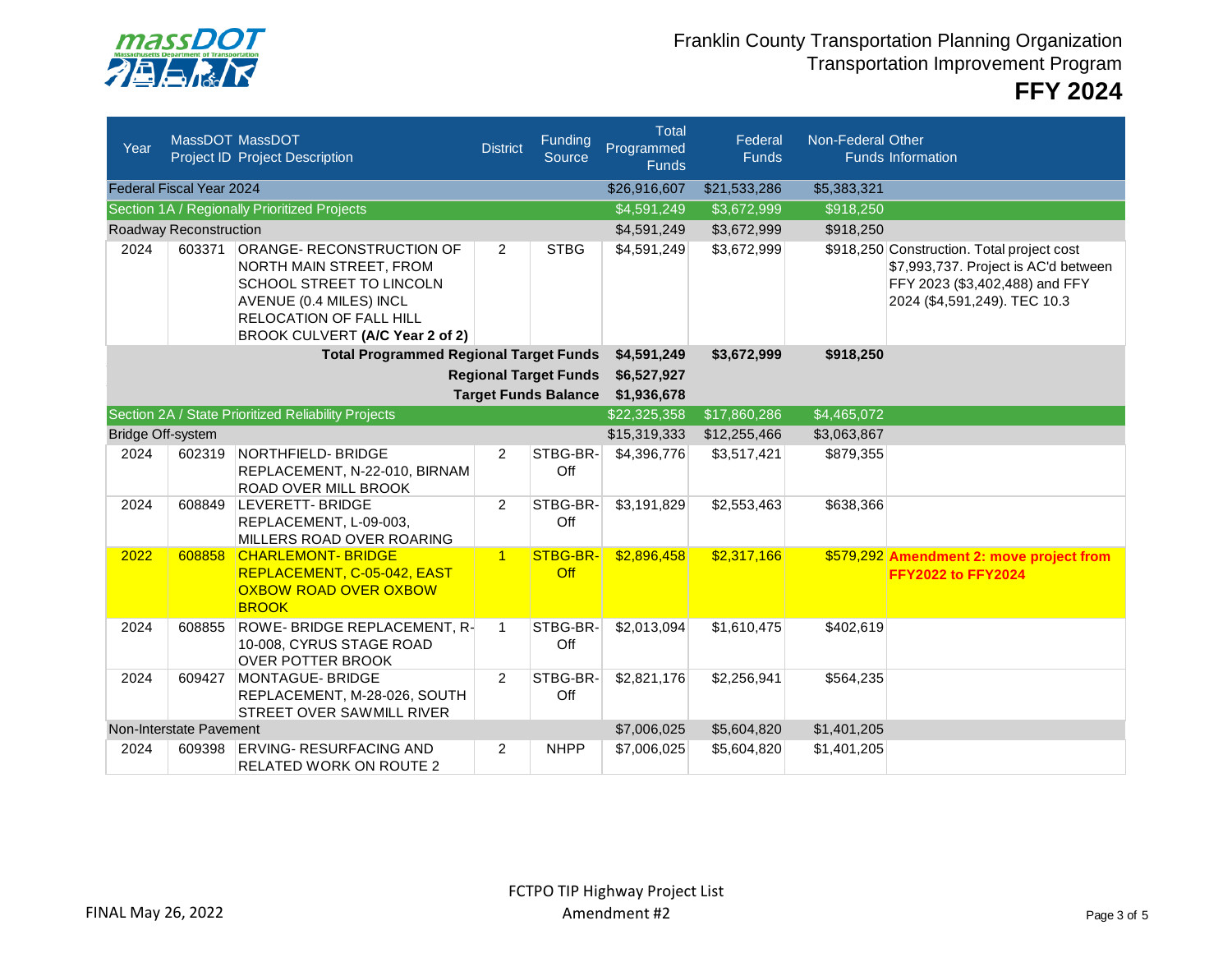

| Year                                                                          |                                 | MassDOT MassDOT<br><b>Project ID Project Description</b>                                                                                | <b>District</b> | <b>Funding</b><br>Source | Total<br>Programmed<br><b>Funds</b> | Federal<br><b>Funds</b> | Non-Federal Other | <b>Funds Information</b>                                                                                                                                 |
|-------------------------------------------------------------------------------|---------------------------------|-----------------------------------------------------------------------------------------------------------------------------------------|-----------------|--------------------------|-------------------------------------|-------------------------|-------------------|----------------------------------------------------------------------------------------------------------------------------------------------------------|
|                                                                               | <b>Federal Fiscal Year 2025</b> |                                                                                                                                         |                 |                          | \$6,375,531                         | \$5,100,425             | \$1,275,106       |                                                                                                                                                          |
|                                                                               |                                 | Section 1A / Regionally Prioritized Projects                                                                                            |                 |                          | \$6,375,531                         | \$5,100,425             | \$1,275,106       |                                                                                                                                                          |
| Roadway Reconstruction                                                        |                                 |                                                                                                                                         |                 |                          | \$6,375,531                         | \$5,100,425             | \$1,275,106       |                                                                                                                                                          |
| 2025                                                                          | 605983                          | <b>WHATELY- REHABILITATION OF</b><br>HAYDENVILLE ROAD, FROM<br>CONWAY ROAD TO THE<br>WILLIAMSBURG T.L. (1.7 MILES)<br>(A/C Year 1 of 2) | 2               | <b>STBG</b>              | \$6,375,531                         | \$5,100,425             |                   | \$1,275,106 Construction. Total project cost<br>\$9,994,983. Project is AC'd between<br>FFY 2025 (\$6,375,531) and FFY 2026<br>$($ \$3,619,452). TEC 7.3 |
| <b>Total Programmed Regional Target Funds</b><br><b>Regional Target Funds</b> |                                 |                                                                                                                                         |                 |                          | \$6,375,531<br>\$6,375,531          | \$5,100,425             | \$1,275,106       |                                                                                                                                                          |
| <b>Target Funds Balance</b>                                                   |                                 |                                                                                                                                         |                 |                          | \$0                                 |                         |                   |                                                                                                                                                          |